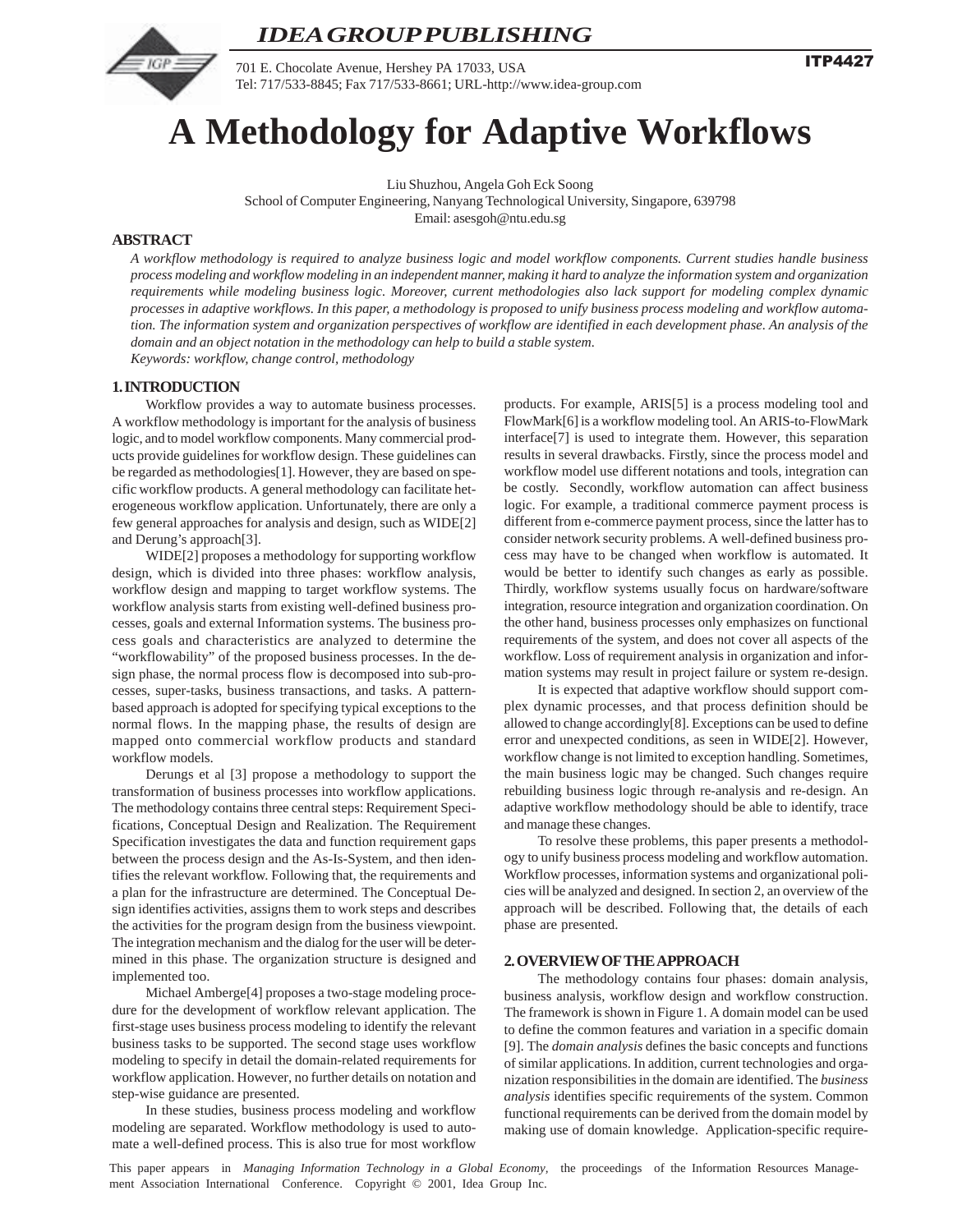ments need to be specified separately. The non-functional requirements, such as cost, time and customer satisfaction, will determine choice of technologies. In *workflow design*, the workflow process will be decomposed to sub-processes. Roles and technologies to support sub-processes execution are identified too. These workflow components are organized into objects and relationships among them are identified. In *workflow implementation*, workflow components are mapped to specific systems for execution.



Figure 1. The process of workflow methodology

Applying information technology should not just result in doing 'original work faster', but also help to improve business process[10]. The methodology can support continuous improvement of business process since workflow process, information technology and organization policies are analyzed and designed simultaneously. The effect of information systems and organization to workflow process is identified in the early phase of development. In contrast with other approaches, there is no gap between business process and workflow process.

The development process is iterative and workflow process can be defined in an evolutionary way to respond to change. For a new application, the domain analysis should be carried out at the beginning. A changed workflow process can re-use existing domain knowledge to facilitate workflow analysis, and the variation in domain model can help to identify the components that require change. In the workflow design phase, the workflow model is organized as objects since the object-oriented paradigm can help to construct a stable system and facilitate change. As UML[11] is the de facto industry standard modeling notation for Object Oriented development, some UML notations will be adopted in the methodology.

Details of the methodology will be described through a library management system example.

#### **3. DOMAIN ANALYSIS**

Domain analysis is used to model common features and variations in a particular application domain. As a first step, domain experts will survey existing systems and find common features among them. The system scope will be identified. The basic functions of the system are described. For the library management system, the basic functions can include loan and return of books. Besides that, similar to FODA (Feature-Oriented Domain Analysis)[9], alternative and optional functions can be specified. They can be used to describe variation of the domain. Some library management systems can support reservation of books, and so, this is described as optional function. The querying operation is also the basic function of systems, but since queries may be invoked by staff or readers, querying is defined as alternative function. These functions are described in Use Case Diagrams and are shown in

Figure 2.



Figure 2. Use Case of library domain

The Use Case diagrams is extended with stereotypes << option >> and <<alternative>> to describe option and alternative functions. Here the 'reservation' Use Case is optional since some systems do not provide this function. 'query' function can be defined in two ways: 'query by reader' and 'query by staff', and hence, it is described as an 'alternative'. The 'overdue' feature is seen as an exception and described as extended Use Case. Both 'overdue' and 'reservation' will invoke reminders to the reader, so the 'reminder' is described as a common Use Case for them.

After analysis of the functional aspects, the information technology support for each Use Case should be identified. The domain experts survey the current information technology application in the domain, and then, for each Use Case, possible information technologies to support it will be identified. For each alternative Use Case, related information technologies are also specified. This is described in a function/technology matrix. Figure 3 shows the matrix for the library management system.

| Use Case | choice          | Database |  | Internet   Intranet   Self Check machine |
|----------|-----------------|----------|--|------------------------------------------|
| return   |                 |          |  |                                          |
| loan     | Loan at counter |          |  |                                          |
|          | Loan at machine |          |  |                                          |
| query    | Ouery by reader |          |  |                                          |
|          | Ouery by staff  |          |  |                                          |

Figure 3. function/technology matrix

In the matrix, the technologies that can support each Use Case are identified by '+' sign in the form. Different technologies can result in different Use Cases. For example, loaning a book at a counter is different from loaning a book at a self-check machine. A choice column is used to specify such differences. For simplication, only three Use Cases are listed in Figure 3.

In Use Case diagrams, external actors are described and there is no description for internal actors. Since the organization structure can vary significantly, it is difficult to specify a common internal organization structure in the domain analysis. However, it would be better to identify responsibilities of automation operations (which is related to information systems) and manual operations (which is related to organization members) since they are executed by different workflow components. The Use Case description is extended to describe the responsibilities. For example, the responsibilities of 'return' can be:

"The reader sends the book to a staff. The staff clears the loan information by amending the database that stores the loan information".

Domain models define common features for a group of applications and are more stable than a specific application. However, the domain model can still be changed. For example, a new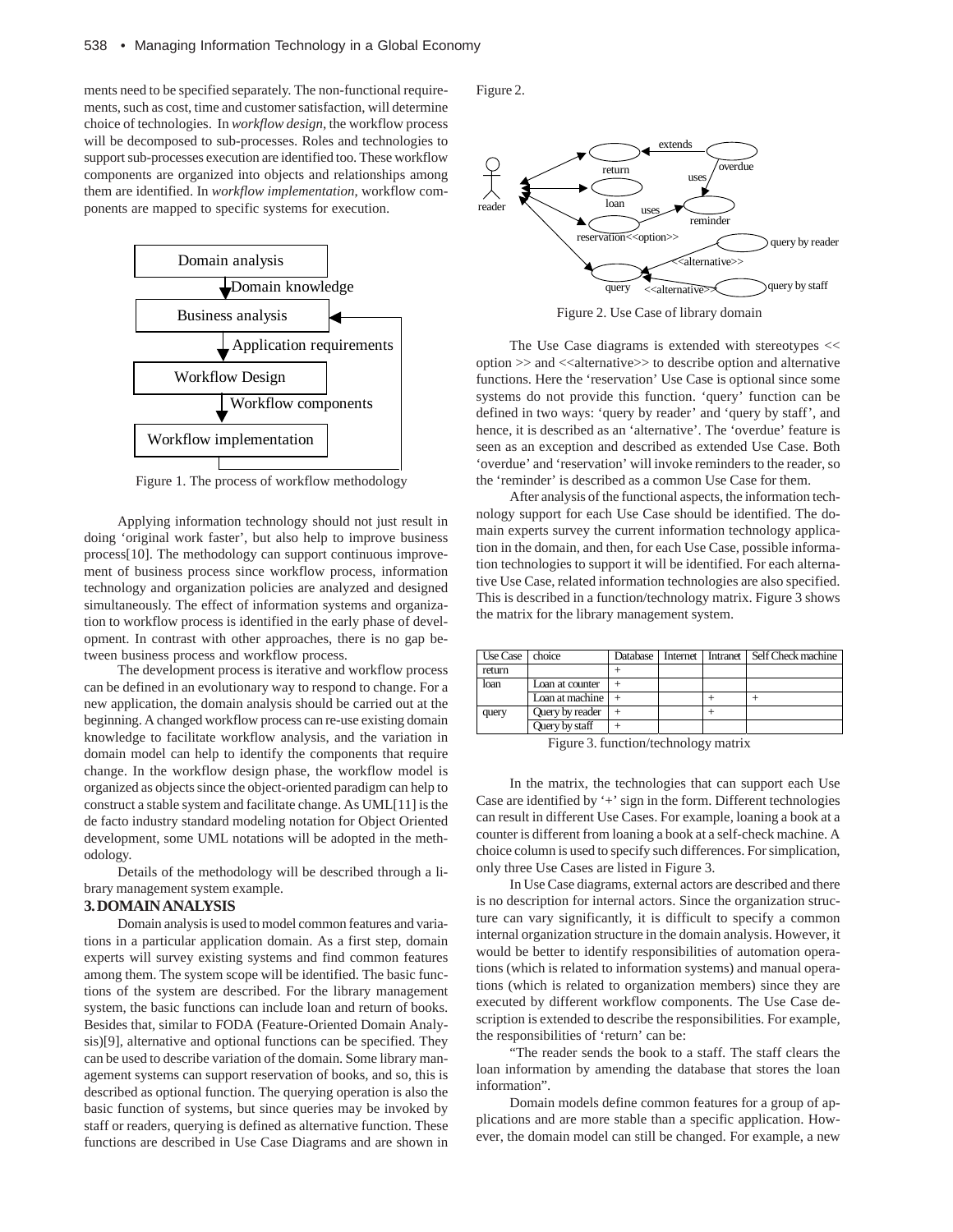technology or a new service may emerge. The extension of a Use Case diagram can help to define domain changes. An exception can be defined as an extended Use Case. A new function can be added by using the <<alternative>> stereotype. Finally, a function can be labeled as an <<option>> when it is no longer treated as a basic function.

#### **4. BUSINESS ANALYSIS**

The domain analysis identifies the common capabilities of an application. In business analysis, a specific requirement will be specified. Workflow automation is always driven by certain goals, such as improving the service of customers, decreasing cost and enhancing quality. A goal can be used to describe the reason that a system is needed, and requirements are used to specify how a goal should be accomplished by a proposed system[12]. Goals that are specified explicitly can help to identify workflow requirements.

In our approach, the goal-driven approach will be adopted. The goals are identified before the requirements are derived. The priorities of goals can be specified. There are three levels of priorities: mandatory, expected and optional. The mandatory goals define basic function and performance aims that must be attained. The goals stated as 'expected' should be attained as far as possible. Finally, the optional goals may be attained but not deemed necessary. The analyst will determine the goals from the library staff and the users. The domain model can also help to identify goals. The basic functions in domain, such as 'return book', 'loan book', must be achieved and defined as mandatory goals. The analyst chooses which alternative function will be achieved and then define it as a mandatory goal. The optional functions can be chosen to achieve or not. They can be defined as 'mandatory', 'expected' or 'optional' goals according to specific application system requirements. In a typical library management system, the goals are as follows: (1) return book (mandatory): Reader should return their books before they are overdue.

- (2) loan book (mandatory): Readers with validate library cards can borrow books from the library.
- (3) reserve book (mandatory): Reader can reserve a book if it is not available.
- (4) renew book (mandatory): Reader can renew a book if no one reserved it.
- (5) query book (mandatory): Reader can query a book.
- (6) reader satisfaction (expected): Reader should be satisfied with library services.
- (7) low daily cost(expected): The daily cost of running the whole system should be low.
- (8) low construction cost (optional): The cost to build the whole system should be low.

The 'return book', 'loan book', 'reserve book', 'renew book' and 'query book' describe basic system behavior and are defined as mandatory. The 'reader satisfaction' and 'low daily cost' measure the system performance and should be attained as far as possible. The 'low construction cost' is important but not necessary, so it is defined as optional.

The goals can be related to functional requirements and nonfunctional requirements. The functional requirements describe what the system does and the non- functional requirements describe how the system behaves with respect to some observable attributes such as performance, reliability and reusability[13]. As discussed above, the function requirements of common goals can be derived from the domain model. The specific-goal requirements, such as 'renew book', are not defined in the domain and need to be defined here. They are also described as Use Cases, and the possible technologies required to support them will be identified by a function/

technology matrix, as shown in Figure 4.

| Lise Case | choice                    |  | Database   Internet   Intranet   Self Check machine |
|-----------|---------------------------|--|-----------------------------------------------------|
|           | renewbook renewat counter |  |                                                     |
|           | $renewat machine$ +       |  |                                                     |

Figure 4. Technology support for 'renew book'

'Reader satisfaction', 'low daily cost' and 'low construction cost' are described as system attributes and can be associated with multiple processes. These goals can be used to choose appropriate Use Cases. For each Use Case, the effect on goals is analyzed and then the appropriate Use Case is selected to attain the goals. WIDE methodology[2] uses a case/goal matrix, but it does not consider the effect of organization and external information systems, such as database, Internet and Intranet. Here the Conflict Coordination Matrix will be used. For example, for 'loan book', the Conflict Coordination Matrix is shown in Figure 5.

| <b>Use Case</b> | doice           | reader<br>satisfaction(expected) | Lowdailycost<br>(expected) | lowconstruction<br>$\cot(\text{qation})$ |
|-----------------|-----------------|----------------------------------|----------------------------|------------------------------------------|
| loan            | Loan at counter |                                  |                            |                                          |
|                 | Loan at machine |                                  |                            |                                          |

Figure 5. Conflict Coordination Matrix for goals

If a Use Case can have a positive effect on certain factor, a symbol '+' will be used; if there is no effect, a symbol '0' will be used; otherwise, a symbol '-' will be used. When ' loan at machine' is used, the loan process will be faster, and the reader satisfaction will be enhanced. The 'loan at machine' can decrease daily cost since fewer loan counter staff is needed, but it will increase the construction cost since new hardware and software will be required. As 'low construction cost' is an optional goal, the 'loan at machine' approach is adopted. Using a similar analysis, the 'online reservation' 'query by reader' and 'renew at machine' are also selected. This is described with Use Case diagrams in Figure 6.



Figure 6 Use Case of library application

A textual description can be used to identify additional information for Use Case, such as how and when the Use Case begins and ends, and Use Case objectives [14]. In business analysis, Use Case version, pre/post condition, creating date and valid date etc. will be described. For example, the 'return' Use Case description is given in Figure 7.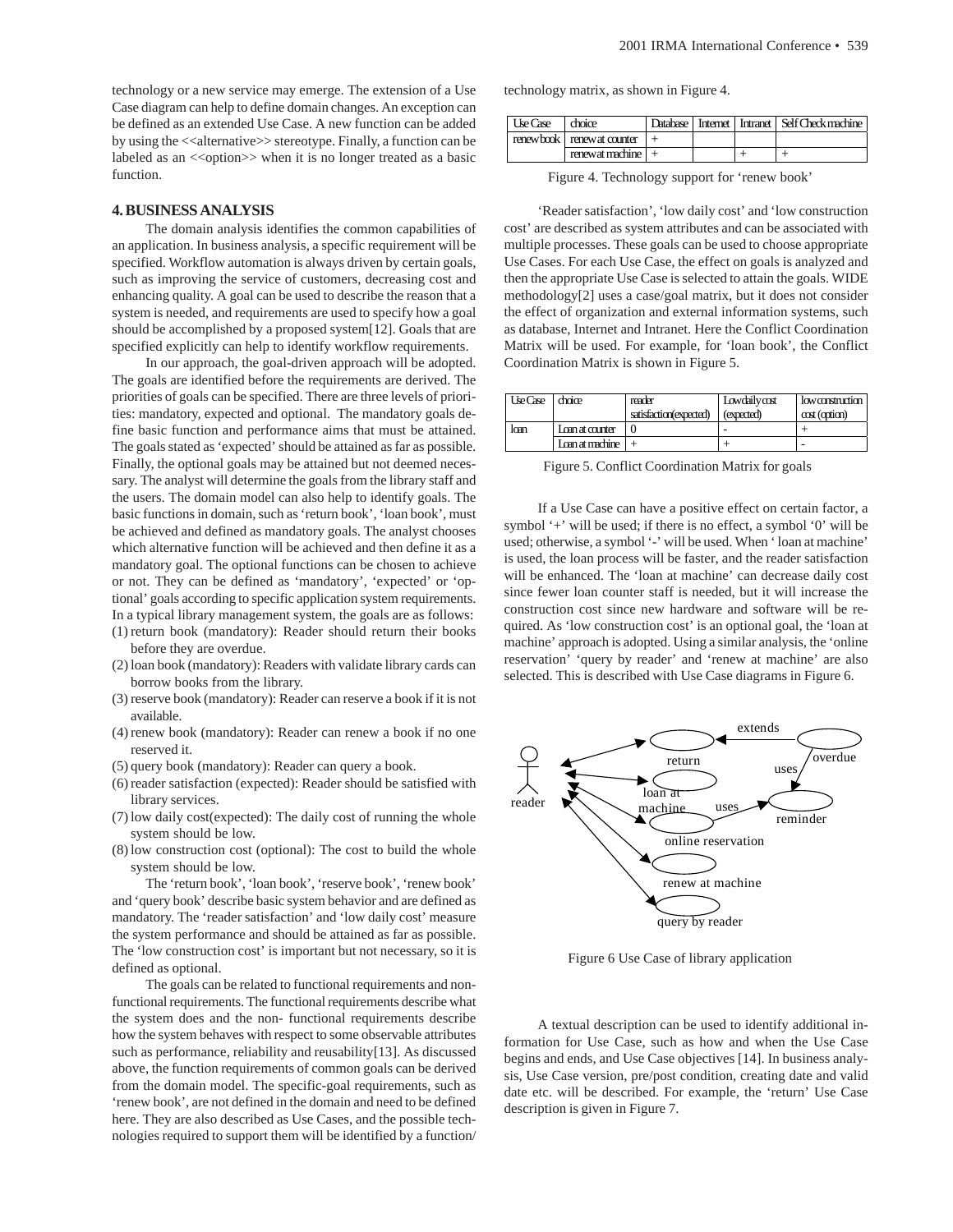| is $2000.9$<br>The reader borrow The<br>1.0<br>book<br>return | Use case | Version | Precondition | Post condition | Creation date | Valid date    |
|---------------------------------------------------------------|----------|---------|--------------|----------------|---------------|---------------|
|                                                               |          |         | the book     | returned       |               | 2001.1-2003.1 |

Figure 7. Use Case description for 'return'

The version information is helpful in tracing changes to business logic. The pre condition specifies when the Use Case can be started. The post condition describes expected status after execution. The creation date and valid date specifies the duration of a Use Case.

Workflow supports cross organization boundaries business process. For each Use Case, the organization responsibilities are specified, as shown in the Use Case/Organizations matrix that is partially shown in Figure 8. The matrix specifies which department will take part in the Use Case and the responsibilities of each department. Here the responsibilities of roles are not specified, which will be attained in the further refinement.

| Use Case                     | Office                      | Finance |
|------------------------------|-----------------------------|---------|
| return                       | accept books   accept fines |         |
| renew at machine renew books |                             |         |

Figure 8 Use Case/Organizations matrix

The results of the business analysis can experience change when user requirements or goals change. Since a domain model defines common features for a group of applications, the change of business model can be derived from domain models in a controlled manner. Firstly, a new requirement or a new goal is established, and then the variation in the Use Cases and technologies in the domain models are re-evaluated. A modified Use Case is selected to replace the original Use Case. For example, after the construction of the system, it is found that some people are not familiar with selfcheck machines and their satisfaction is low. As an interim solution, a few staff may be stationed at the counter to service the loans until the readers are familiar with the machines. The domain model provides 'loan at counter' choice and it will be used. The new requirement requires the coexistence of 'loan at counter' and 'loan at machine'. They are both presented in the modified Use Case diagrams. So the change can be traced by comparing differences among domain models, original models and current models. However, if a specific function is not involved in the domain model, it will be analyzed in a normal way. After the analysis, domain experts will determine whether it is necessary to add the function to the domain models or not.

#### **5. WORKFLOW DESIGN**

Business analysis specifies system requirements. The details of the whole system will be identified in workflow design. In business analysis, the function requirements are described as Use Cases. Scenarios can refine Use Cases, and activity diagrams with "swimlanes" in UML will be used to describe them. UML activity diagrams do not specify how to decompose the process. In our approach, the following criteria are provided:

- (1) If a process is executed by different organization roles, the process should be decomposed until it can be executed by one organization role.
- (2) If a process is executed through information systems, the information system services will be described as separate activities.
- (3) If there is information passing among organization members or information systems in a process, the process should be decomposed.
- (4) If a process execution can change the control flow, it should be

decomposed to specify the choice, split and joined topologically.

As an example, the 'return' process can be specified. When the reader returns a book, the counter staff will discharge the loan by modifying the loan record in the database. Since the process is executed through the database, the 'modify loan record' service of the database will be defined as a separate activity. The staff will check the loan status. If the loan is not overdue, the due date will be canceled. Otherwise, the reader will need to pay a fine to a cashier and receive an invoice. The activity diagram of 'return' is described in Figure 9.



Figure 9. Activity diagrams for 'return'

The "swimlanes" group the responsibilities for organization roles and information systems. The diagrams show what services the information systems should provide, how to interact with the information system, and what data will be processed. Services provided by organization roles are identified. The information systems, workflow relevant data and organization roles can be defined as objects. A Class Diagram is used to describe them. In addition to that, the Class diagrams can also help to describe other workflowrelated objects. For example, the security, audit data, workflow scheduling policy etc. Some class descriptions of the library management system are shown in Figure 10.



Figure 10. Class diagrams in library management system

In the class diagrams, the information systems record basic properties common to all information systems, and database management systems are defined as its sub-class. Similarly, the staff is used to the describe organization perspective, and has two subclasses, Counter staff and Cashier. The Loan Status describes workflow relevant data. The *isOverdue()* method will be used to determine whether a book is overdue. Only the inheritance relationships are presented here. In addition, the composition relationship and substitution relationships are important too. A composi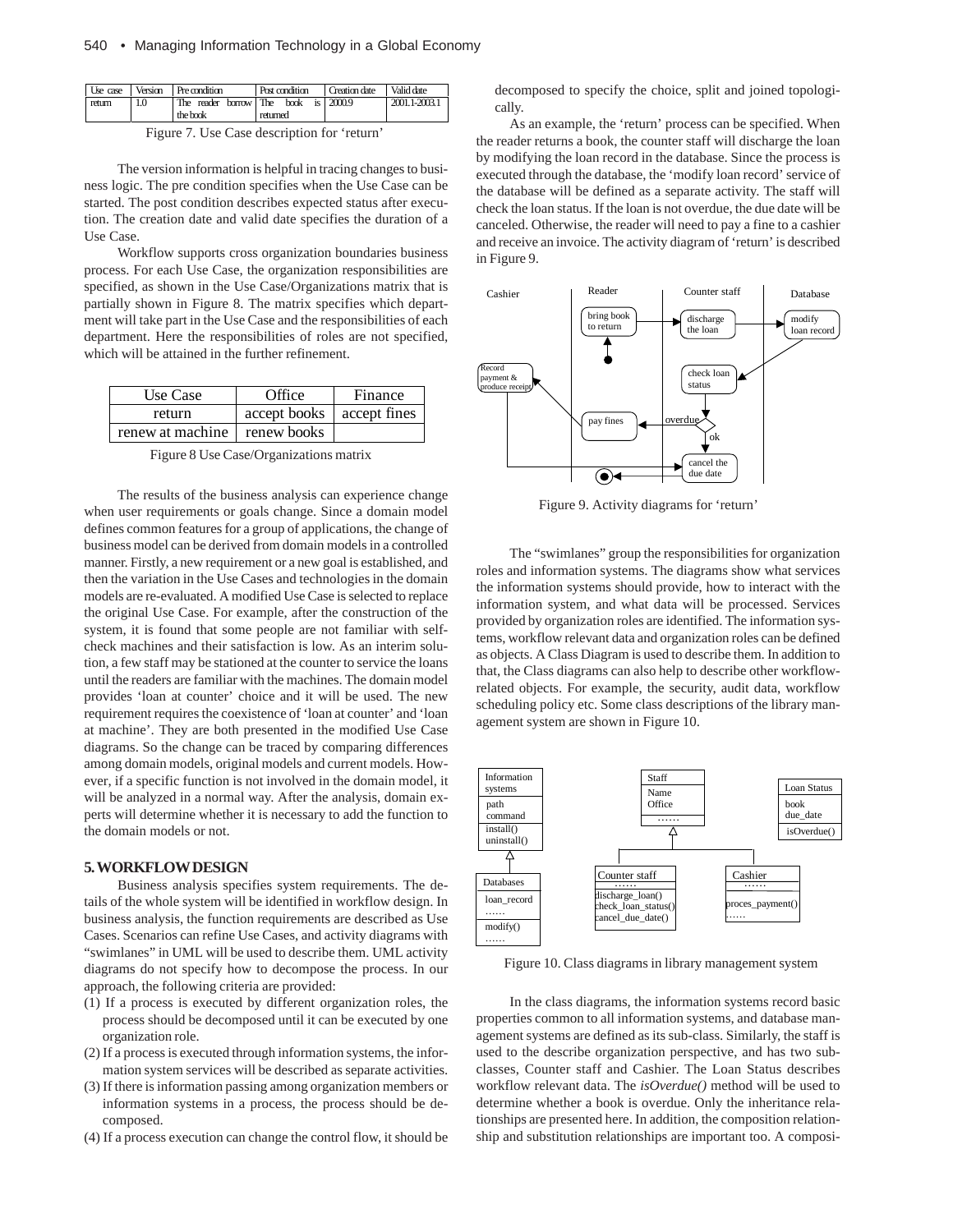tion relationship can help to compose an organization element, such as department and division. The substitution relationship is helpful in role assignments: when a role is not available, another can replace his work. They can also be described by using composition and association notations in UML class diagrams.

It is well known that the object abstraction and inherit can help to construct a more stable system compared to a functionbased description. Here the workflow organizations, workflow relevant data and workflow information systems are all organized as objects. Furthermore, as the process models and workflow information models are explicitly separated, changes to any one of these can be isolated and identified separately thereby decreasing the complexity of the model.

#### **6. WORKFLOW IMPLEMENTATION**

In workflow implementation, the workflow design model will be mapped to specific workflow management systems to enact the process. However, due to the wide variety of workflow products, different implementation approaches are usually adopted. It may appear that workflow design mapping has to be defined for each system since we want to provide a general workflow methodology.

Fortunately, the Workflow Management Coalition(WfMC) provides a workflow model to describe common characteristics of all workflow management systems[15]. The mapping will be done on WfMC models instead of a specific system. Common workflow models in WfMC can facilitate workflow management system integration and interoperation. Moreover, changes in the underlining workflow management systems will not affect workflow implementation models.

WfMC defines three components to help import and export workflow definitions between different workflow systems. The meta-model defines core objects in workflow process. These objects are common entities in workflow systems. The Workflow Process Definition Language (WPDL)[16] provides a formal way to define a process using the objects and attributes in the metamodel. The Workflow API(WAPI)[17] is used to manipulate process definition attributes. As the meta-model describes the workflow semantics, the workflow design specification will firstly be mapped onto the meta-model. Secondly, the WPDL will be used to describe the specification. Following that, a WfMC-complaint workflow system can access the definition with WAPI. A brief introduction to the mapping is given as follows.

The meta-model includes basic entities in a workflow process definition, their relationship and attributes. Some main entity types and their related attributes are listed in Figure 11. The mapping rules from workflow design model to WfMC meta-model are also presented.

| Meta-model type attributes            | Workflow design model              |  |
|---------------------------------------|------------------------------------|--|
| Workflow process name                 | Use Case name                      |  |
| Version number                        | Use Case version label             |  |
| termination<br>Process start and      | Use Case pre-condition and post-   |  |
| condition                             | condition                          |  |
| Security, audit or other control data | Workflow control objects           |  |
| Activity name                         | Activity name in activity diagrams |  |
| Participant assignment                | Swimlanes in activity diagrams     |  |
| Automation mode                       | Object super class                 |  |
| Other scheduling constraints          | Workflow scheduling object methods |  |
| Flow or execution conditions          | Workflow data objects              |  |
| Data names and path                   | Workflow data objects attributes   |  |
| Data type                             | Workflow data object class         |  |
| Naming and organisational entity      | Workflow role object attributes    |  |
| Generic type or name                  | Workflow object class              |  |
| <b>Execution parameters</b>           | Workflow object attributes         |  |
| Location of access path               | Workflow object attributes         |  |
|                                       |                                    |  |

Figure 11 The mapping rules between workflow design models and WfMC models

In workflow type definition, the Use Case name is mapped to the workflow process name. The textual description of Use Case can provide version, pre-condition and post-condition information. They are mapped to WfMC meta-model directly. The security, audit or other control data can be obtained from related data object in the workflow design model.

In activity type, the activity name can be obtained from the activity diagrams. The participant assignment is determined by the swimlanes the activity belongs to in the activity diagrams. The super class of the activity executor determines the automation mode. If the super class is role, the automation mode is manual. Otherwise, it is automatic. The scheduling constraints can be derived from methods of a workflow scheduling object, which selects a preferred workflow to execute.

In workflow design, the data objects provide methods to test the transition conditions and to define execution conditions in metamodels. The workflow relevant data object attributes specifies data names and the path needed in meta-models. The data object class itself defines a data type. Similarly, roles and invoked application attributes can be derived from related objects in design models.

WPDL can be used to describe workflow models formally to facilitate workflow definition exchange. The entities in workflow design models are mapped to the language. As an example, the library management can be described by WPDL as:

MODEL Library\_Management // model head WPDL\_VERSION 1.1 … … //workflow definition WORKFLOW return // workflow head CREATED 2000.9 //activities in workflow ACTIVITIY discharge\_the\_loan PERFORMER counter\_staff MOD manual // other activity attributes END\_ACTIVITIY //other activities END\_WORKFLOW //other workflow definition

END\_MODEL

So far, the transition from the workflow design model to WPDL can not be done automatically. The mapping has to be done in a manual way. Future work will include a program to support automatic or semi- automatic transition.

After the workflow design model is mapped to WPDL models, a WfMC compliant workflow management system can make use of the API to access the workflow models. For example, the 'WMFetchProcessDefintion' will extract a process definition from a set of process definitions that meet the selection criteria. The'WMStartProcess' can start a specific process. The details of the API can be obtained in [17].

#### **7. CONCLUSION**

In this paper, a methodology to support adaptive workflow is proposed to unify business process modeling and workflow automation. Domain models and object models can help to construct a stable system in an adaptive workflow. A library manage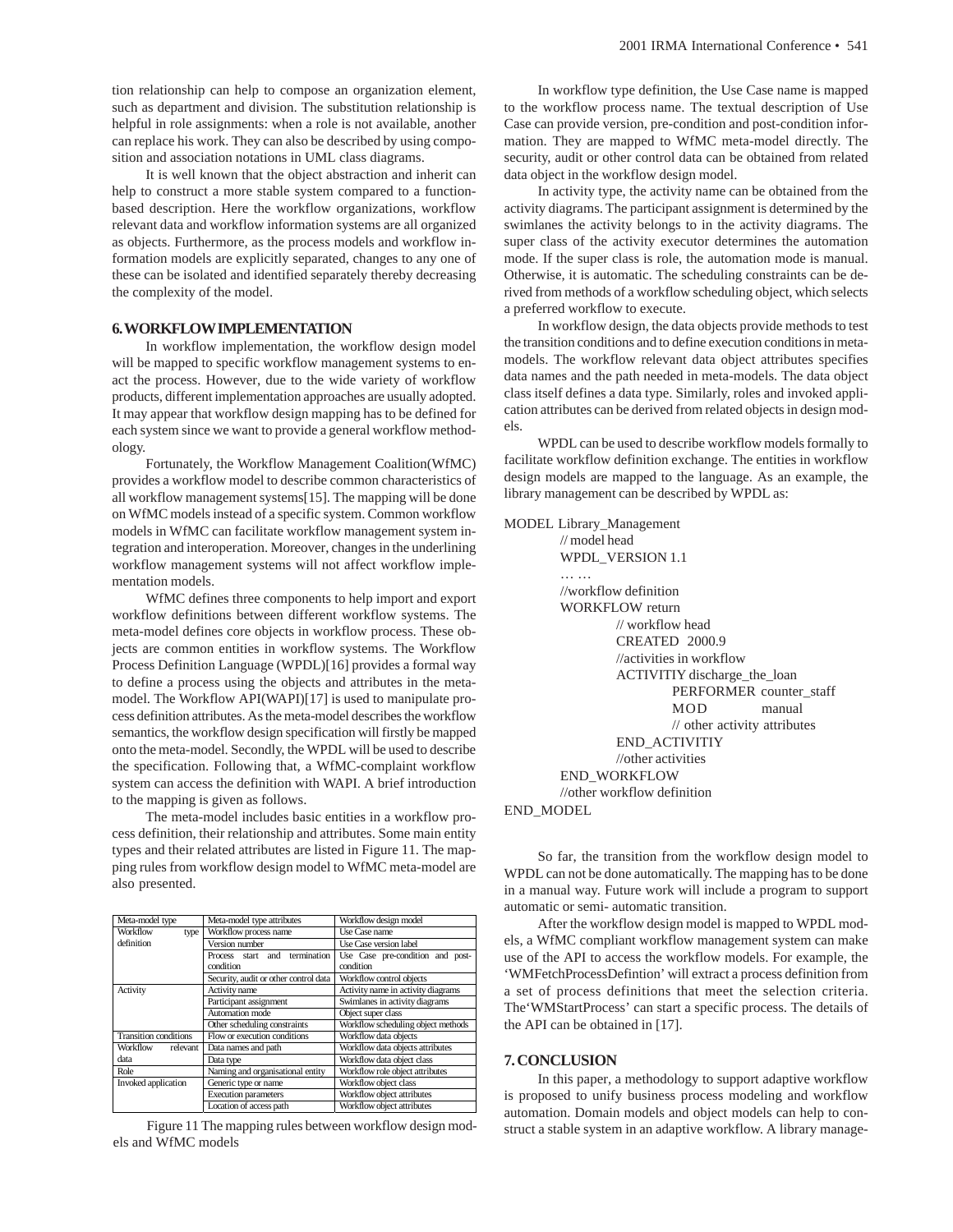ment system was used to explain the methodology. Future work includes formal support for the methodology and an attempt to automate the transition between workflow design and implementation.

#### **REFERENCES**

- [1] Changengine Admin Edition (AdminFlow) Process Design Guide. Hewlett Packard, 1998.
- [2] L. Baresi, F. Casati, et al. WIDE workflow development methodology. Proceedings of the international joint conference on Work activities coordination and collaboration. February 1999, San Francisco, CA USA.
- [3] Marc Derungs, Petra Vogler, Hubert Osterle. From BPR models to workflow applications. in Workflow Handbook 1997: workflow standard. John Wiley & Sons Ltd. 1997
- [4] Michael Amberg. The Benefits of Business Process Modeling for Workflow Systems. in Workflow Handbook 1997: workflow standard. John Wiley & Sons Ltd. 1997
- [5] IDS, "ARIS Toolset", in http://www.ids-scheer.com/indexp.htm, IDS Prof. Scheer Gmbh, 1997.
- [6] IBM, "Programming Guide", in "IBM FlowMark Manuals", AOS Group, 1996.
- [7] IDS, "ARIS FlowMark Interface" in "ARIS Toolset Manuals", Oct, 1997.
- [8] Amit Sheth. NSF Workshop on Workflow and Process Automation in Information Systems: State-of-the-Art and Future, Athens, GA 1996. In http://ra.cs.uga.edu/activities/NSFworkflow/final-summary.html
- [9] Sodhi, Jag. Software reuse: domain analysis and design processes. McGraw-Hill, 1999.
- [10] Chaffey, Dave. Groupware, workflow, and intranets : reengineering the enterprise with collaborative software. Digital Press, 1998.
- [11] Grady Booch, James Rumbaugh and Ivar Jacobson. The Unified Modeling Language user guide. Addison-Wesley, 1998.
- [12] Anton, A.I. Goal-based requirement analysis. Proceedings of the Second International Conference on Requirements Engineering, April 1996.
- [13] Putting non-function requirements into software architecture. Ninth International Workshop on Software Specification and Design, April 1998
- [14] Objective Systems SF AB. Objectory Process, 1993
- [15] Peter Lawrence. Workflow handbook 1997: workflow standard. John Wiley & Sons Ltd. 1997
- [16] WfMC TC-1016-P. Workflow Management Coalition Interface 1: Process Definition Interchange Process Model.
- [17] WFMC-TC-1009. Workflow Management Application Programming Interface (Interface 2&3) Specification. 1998.